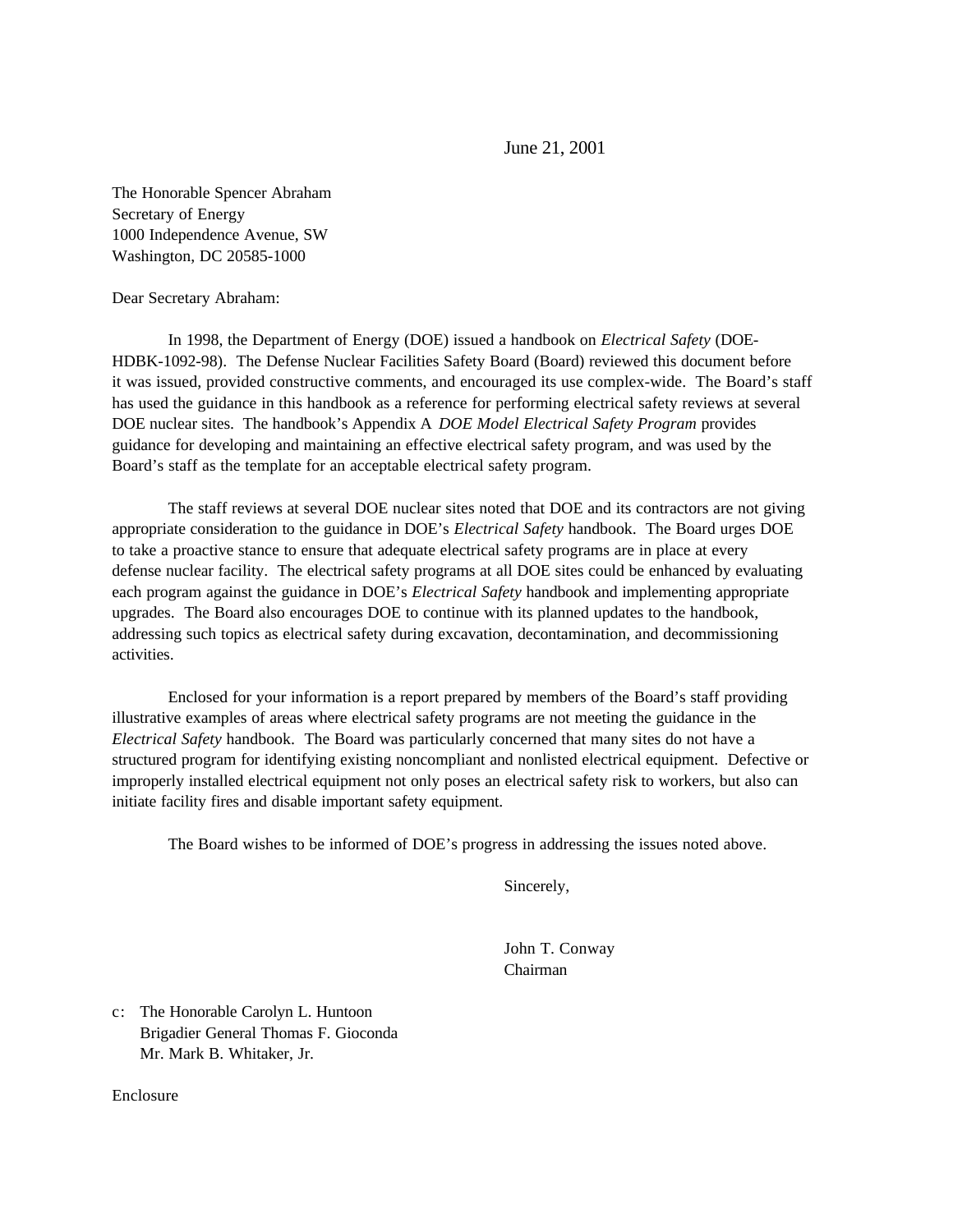## **DEFENSE NUCLEAR FACILITIES SAFETY BOARD**

## **Staff Issue Report**

April 16, 2001

|                 | <b>MEMORANDUM FOR:</b> J. K. Fortenberry, Technical Director |
|-----------------|--------------------------------------------------------------|
| <b>COPIES:</b>  | <b>Board Members</b>                                         |
| <b>FROM:</b>    | A. K. Gwal                                                   |
| <b>SUBJECT:</b> | Department of Energy's Electrical Safety Program             |

This report documents a series of reviews of the electrical safety programs at the Pantex Plant, Lawrence Livermore National Laboratory (LLNL), the Y-12 National Security Complex (Y-12), and the Savannah River Site (SRS) performed by members of the staff of the Defense Nuclear Facilities Safety Board (Board) during the year 2000. The staff also monitored occurrence reports and activities related to electrical safety, including three occurrences involving electrical lines cut during excavation activities in January, February, and April 2001 (at Oak Ridge National Laboratory, Los Alamos National Laboratory, and SRS). Staff members A. Gwal, T. Davis, W. White, and C. Graham met with personnel from the Department of Energy (DOE) and the respective contractors to conduct these reviews.

**Background.** The DOE Handbook, *Electrical Safety* (DOE-HDBK-1092-98) presents the electrical safety standards for all DOE facilities. It provides uniform electrical safety guidance and information to help DOE facilities reduce or eliminate risks associated with the use of electrical energy. DOE also requires, through authorization bases and contractual documents that existing and new facilities comply with the provisions of Occupational Safety and Health Administration (OSHA) standards 29 Code of Federal Regulations (CFR) 1910 and 29 CFR 1926, the National Electrical Code (National Fire Protection Association [NFPA] 70), the National Electrical Safety Code (American National Standards Institute [ANSI] C2), and Electrical Safety Requirements for Employee Workplaces (NFPA 70E). These codes and standards also form the basis of the requirements for the handbook. The implementation of the guidance in the *Electrical Safety* handbook is not contractually required by DOE at the defense nuclear facilities. However, the Board's staff observed that the above facilities have utilized the handbook to some degree in developing their electrical safety procedures.

**Issues.** The Board's staff identified the following issues during its review of the electrical safety program at the Pantex Plant, LLNL, Y-12, and SRS.

*Electrical Safety During Excavation*—The staff has observed numerous examples of electrical cables/conduits being struck or cut during excavation activities at DOE sites. A search of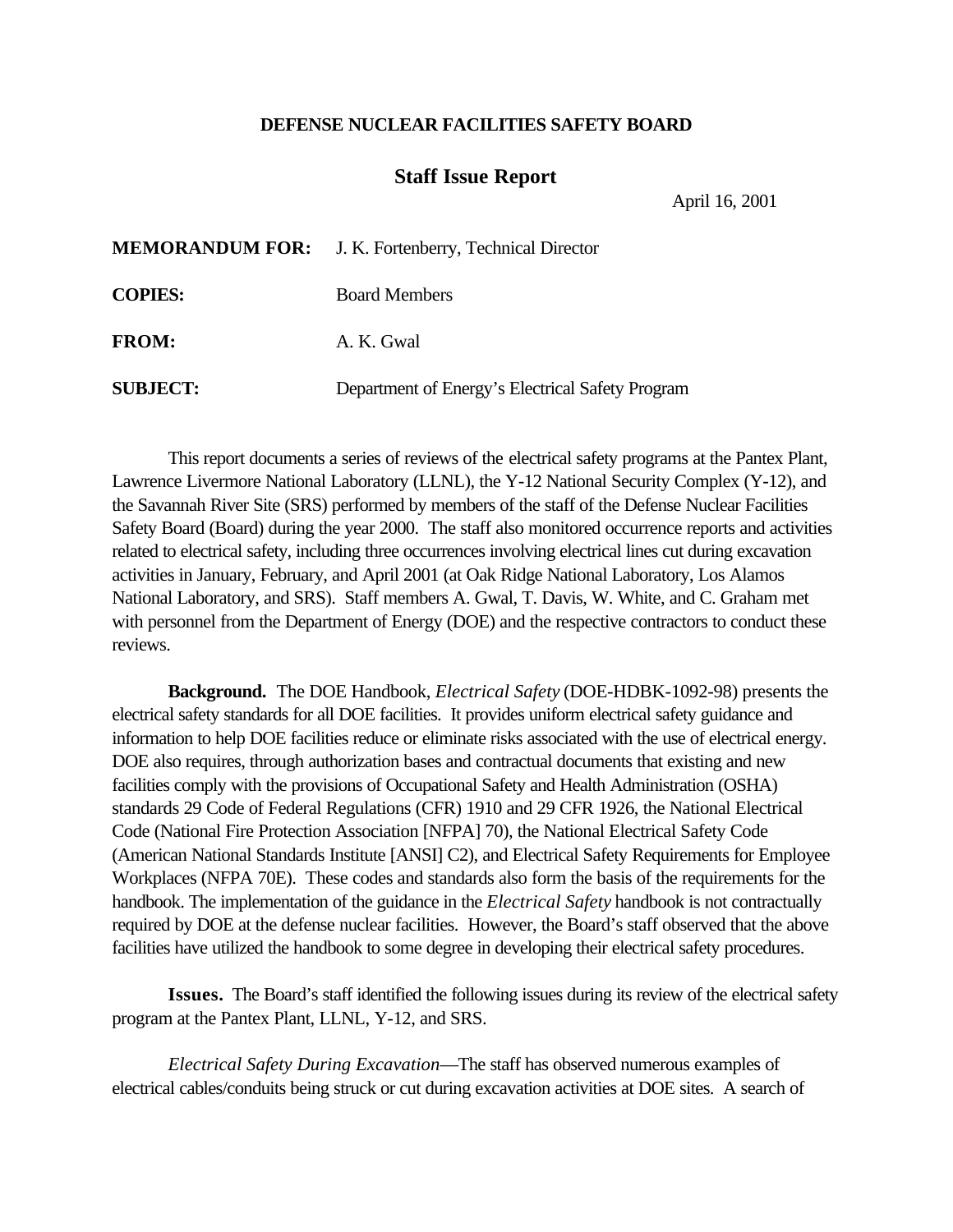DOE occurrence reports revealed multiple such occurrences at sites in the defense nuclear complex, including SRS, the Hanford Site, the Pantex Plant, Oak Ridge National Laboratory, Los Alamos National Laboratory, the Rocky Flats Environmental Technology Site, and Idaho National Engineering and Environmental Laboratory.

The Board's staff believes such accidents could be minimized or avoided by the detection of underground utilities immediately before excavations are performed and by the conduct of thorough work planning. Locations of underground utilities need to be adequately identified using as-built drawings, subsurface radar, and a magnetometer. Currently, DOE Safety Notice 96-06, *Underground Utilities Detection and Excavation*, addresses electrical safety during excavation, but there are no contractual requirements for compliance. There is a need to revise the *Electrical Safety* handbook to add guidance for excavation safety and the detection of underground utilities. Indeed, DOE committed to adding a chapter on excavation safety more than 3 years ago when the handbook was issued.

At Pantex, in particular, existing detection equipment is not capable of adequately detecting the location of underground utilities. The Board's staff encouraged Pantex to evaluate alternate detection equipment (such as subsurface radar detection systems) and to adhere strictly to the recommendations of DOE Safety Notice 96-06. The staff also observed that excavation activities at Oak Ridge Y-12 require only the review of as-built drawings to determine possible interference with underground utilities prior to excavation, with optional use of detection devices before digging. The contractor at Y-12 has been encouraged by the Board's staff to require the use of appropriate detection devices as a means of reducing the incidence of accidents and power interruptions resulting from excavation activities. Existing detection equipment at SRS is capable of adequately detecting the location of underground utilities. However, because survey markers are easily moved, there is a need to establish a time limit between the survey and the initiation of work. In addition, electrical personnel should be trained to understand the limitations of detection equipment.

*Authority Having Jurisdiction (AHJ)*—According to the *Electrical Safety* handbook, the official designated as the electrical AHJ should have thorough knowledge of standard materials and work practices used in the installation, operation, construction, and maintenance of electrical equipment. The AHJ should, through experience or education, be knowledgeable about the requirements contained in the OSHA standards; the National Electrical Code; the National Electrical Safety Code; DOE requirements; and other appropriate local, state, and national standards. The AHJ is responsible for interpreting codes as well as regulations and standards, and for approving electrical equipment, site assembled electrical equipment, and materials.

At Pantex, the program for the contractor's electrical AHJ has not been fully implemented. Issues associated with this program include the lack of appropriate resources to fulfill AHJ responsibilities and a multiyear delay in addressing DOE's findings related to the program. The staff is concerned that the lack of an adequate AHJ function has impacted Pantex's ability to address existing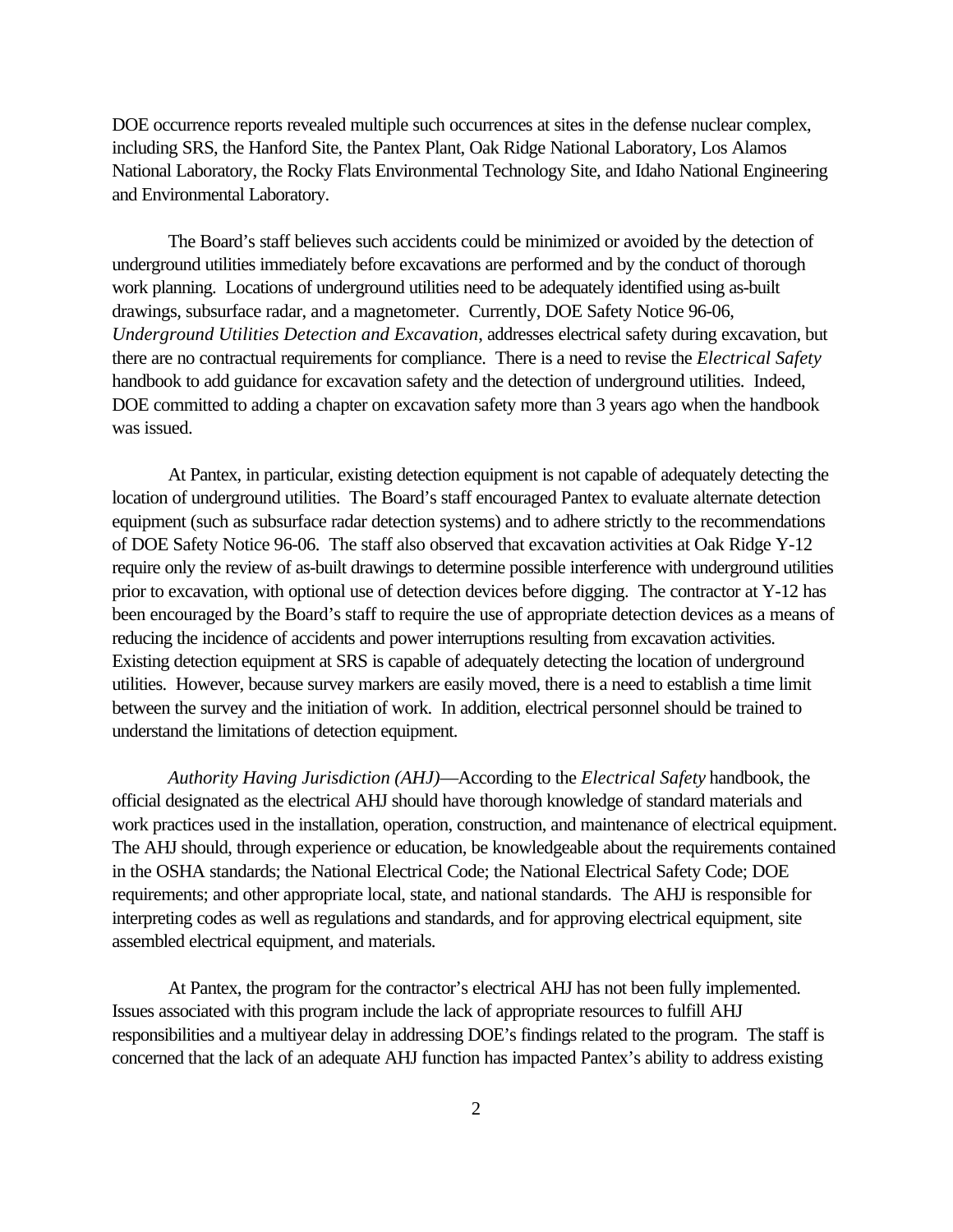electrical equipment that is nonlisted or not in compliance with NFPA 70. A preliminary review of approximately 20 facilities by Pantex personnel revealed more than 506 instances of noncompliant or nonlisted equipment. Included are such items as emergency lights, transformers, switches, heater elements, and power supplies.

In addition to increasing the electrical safety risk to workers, the failure of nonlisted equipment or equipment that has not been properly installed per NFPA 70 could have a significant impact on facility safety. The use of noncompliant or nonlisted equipment increases the risk of fire and other equipment failures. A search of DOE occurrence reports revealed more than 100 occurrences at DOE facilities since 1991, related to defective or improperly installed electrical equipment. In particular, there have been several occurrences at DOE defense nuclear facilities in which a facility fire resulted from the use of defective or improperly installed electrical equipment:

- ! In 1991, defective electrical equipment led to a fire at the K Reactor at SRS.
- ! In 1997, an electrical equipment failure led to a fire in the emergency power switchgear at Building 707 at the Rocky Flats Environmental Technology Site.
- ! In 1999, use of an inappropriately rated solenoid led to a fire in Zone 12 at Pantex.

Following a review by the Board's staff in March 2000, the Pantex contractor conducted a self-assessment of its electrical AHJ program. This assessment, completed in July 2000, led to several findings. These findings were addressed through corrective actions identified to DOE in August 2000. One of these corrective actions, a rewrite of the AHJ standard to focus only on the identification and acceptance of unlisted electrical equipment, was completed in January 2001. The other major corrective action, a new site standard to establish an electrical AHJ program that would follow the guidance in DOE's handbook, was issued in April 2001. The staff will review the implementation of this new site standard during the next few years. In the interim, however, there has been little progress in addressing the backlog of non-listed equipment.

During its review of the electrical safety programs at LLNL, Y-12, and SRS, the Board's staff observed that although the contractors had established an AHJ program, no structured effort had been made to identify nonlisted and noncompliant electrical equipment that failed to meet the acceptance criteria set forth in the *Electrical Safety* handbook.

*Electrical Safety Committee—*The *Electrical Safety* handbook recommends that each site establish an Electrical Safety Committee (ESC), as well as an AHJ interpretation of the electrical requirements of OSHA, the National Electrical Code, and other standards applicable to the site or its facilities. The ESC also interfaces with DOE, all organizations and sites, and other DOE contractors. In addition, the ESC performs the following functions: